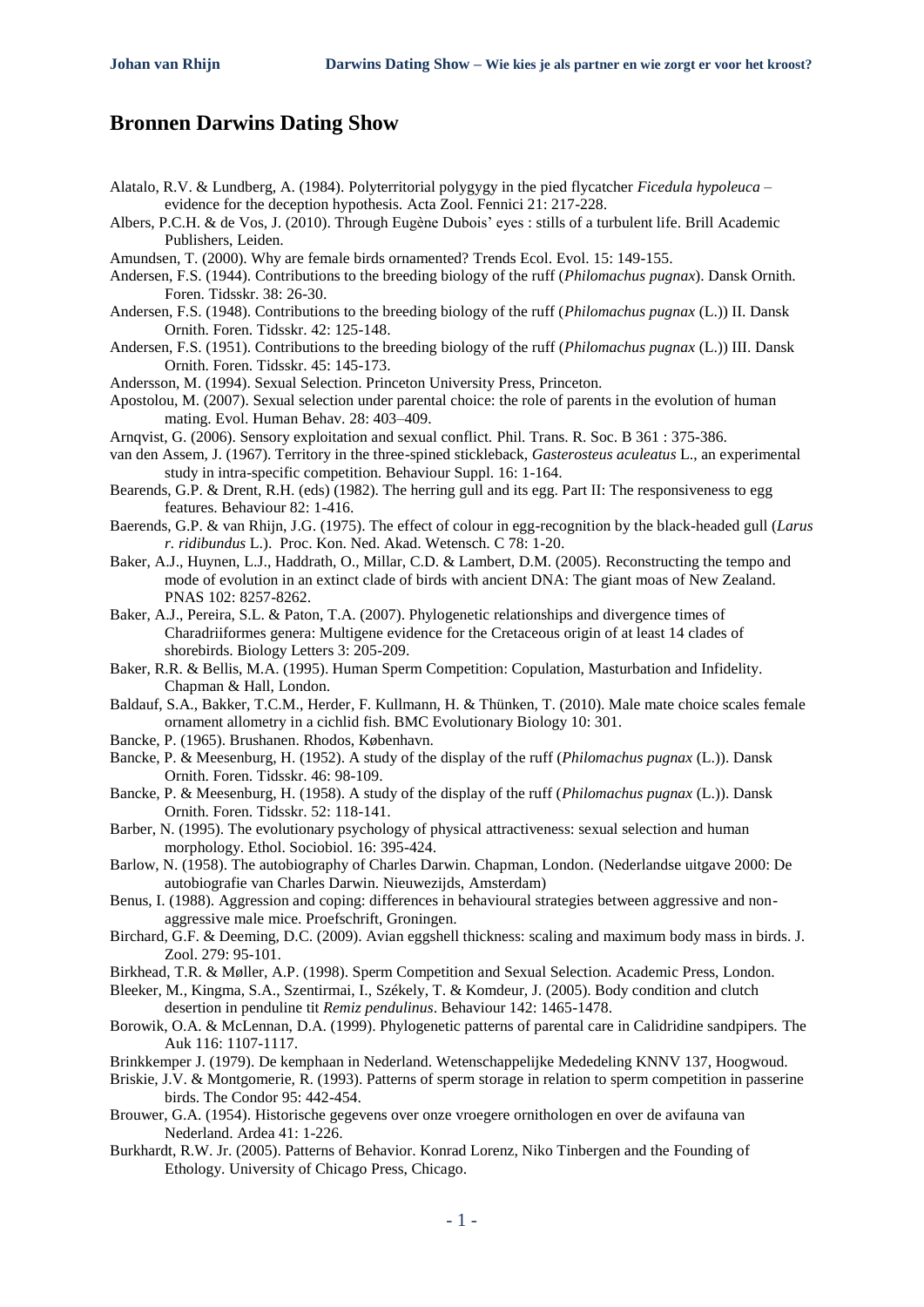- Burley, N. (1981) The evolution of sexual indistinguishability. In: Alexander, R.D. & Tinkle, D.W. (eds). Natural Selection and Social Behavior. Chiron Press, New York, p. 121-137.
- Burley, N. (1988). Wild zebra finches have band-colour preferences. Anim. Behav. 36: 1235-1237.
- Burley, N.T. & Johnson, K. (2002). The evolution of avian parental care. Phil. Trans. R. Soc. Lond. B 357: 241– 250.
- Cade, W. (1981). Alternative male strategies: Genetic differences in crickets. Science 212: 563-564.
- Campbell, B. (ed.) (1972). Sexual Selection and the Descent of Man. Aldine Publishing Company, Chicago.
- Carranza, J. (2009). Defining sexual selection as sex-dependent selection. Anim. Behav. 77: 749-751.
- Carranza, J. (2010). Sexual selection and the evolution of evolutionary theories. Anim. Behav. 79: e5-e6.
- Cartar, R.V. (1985). Testis size in sandpipers. Naturwissenschaften 72: 157-158.
- Caryl, P.G. (1979). Communication by agonistic displays: what can game theory contribute to ethology. Behaviour 68: 136-169.
- Clutton-Brock, T.H. (ed.) (1988). Reproductive success. Studies of Individual Variation in Contrasting Breeding Systems. The University of Chicago Press, Chicago.
- Clutton-Brock, T.H. (2007). Sexual selection in males and females. Science 318: 882-1885.
- Clutton-Brock, T.H. (2009). Sexual selection in females. Anim. Behav. 77: 3-11.
- Clutton-Brock, T.H. (2010). We do not need a Sexual Selection 2.0 nor a theory of Genial Selection. Anim. Behav. 79: e7-e10.
- Clutton-Brock, T.H., Guinness, F.E. & Albon, S.D. (1982). Red Deer. Behavior and Ecology of Two Sexes. Edinburgh University Press, Edinburgh.
- Cockburn, A. (2006). Prevalence of different modes of parental care in birds. Proc. R. Soc. B 273: 1375-1383.
- Cooper, A., Lalueza-Fox, C., Anderson, S., Rambaut, A., Austin, J. & Ward, R. (2001). Complete mitochondrial genome sequences of two extinct moas clarify ratite evolution. Nature 409: 704-707.
- Darwin, C.R. (1839). Journal of Researches into the Geology and Natural History of the Various Countries visited by H.M.S. 'Beagle'. Henry Colburn, London. (Nederlandse uitgave 1993: De reis van de Beagle. Atlas, Amsterdam)
- Darwin, C.R. (1859). On the Origin of Species by Means of Natural Selection, or the Preservation of Favoured Races in the Struggle for Life. John Murray, London. (Nederlandse uitgave 2007: Over het ontstaan van soorten. Nieuwezijds, Amsterdam)
- Darwin, C.R (1862). On the Various Contrivances by which British and Foreign Orchids are Fertilised by Insects. John Murray, London.
- Darwin, C.R. (1871). The Descent of Man, and Selection in relation to Sex. Murray, London. (Nederlandse uitgave 2002: De afstamming van de mens en selectie in relatie tot sekse. Nieuwezijds, Amsterdam)
- Darwin, C.R. (1876). The Effects of Cross and Self Fertilisation in the Vegetable Kingdom. John Murray, London.
- Daunt, F., Monaghan, P., Wanless, S. & Harris, M.P. (2003). Sexual ornament size and breeding performance in female and male European shags *Phalacrocorax aristotelis*. Ibis 145: 54-60.
- Davies, S. (2002). Ratites and Tinamous. Oxford University Press.
- Dawkins, R. (2004). The Ancestor's Tale. A Pilgrimage to the dawn of life. Weidenfeld & Nicolson, London. (Nederlandse uitgave 2007: Verhaal van onze voorouders. Een pelgrimstocht naar de oorsprong van het leven. Nieuw Amsterdam)
- Dennett, D.C. (1995). Darwins Dangerous Idea. Evolution and the Meanings of Life. Simon & Schuster, New York. (Nederlandse uitgave 2006: Darwins gevaarlijke idee. Olympus, Amsterdam)
- Desmond, A. & Moore, J. (1991). Darwin. Michael Joseph, London. (Nederlandse uitgave 2009: Darwin. De biografie. Nieuwezijds, Amsterdam)
- Dhondt, A.A. (1987). Blue tits are polygynous but great tits monogamous: does the polygyny threshold model hold? Amer. Natur. 129: 213-220.
- Diamond, J.M. (1992). The Third Chimpanzee: The Evolution and Future of the Human Animal. Harper Perennial, New York. (Nederlandse uitgave 2001: De derde chimpansee: evolutie en toekomst van het dier dat mens heet. Het Spectrum, Utrecht)
- Dietrich, V., Schmoll, T., Winkel, W., Epplen, J.T. & Lubjuhn, T. (2004). Pair identity An important factor concerning variation in extra-pair paternity in the coal tit (*Parus ater*). Behaviour 141: 817-835.
- Dominey, W.J. (1980). Female mimicry in male bluegill sunfish a genetic polymorphism? Nature 284: 546- 548.
- Dunbar, R.I.M., Cornah, L., Daly, F.J. & Bowyer, K.M. (2002). Vigilance in human groups: A test of alternative hypotheses. Behaviour 139: 695-711.
- Ehrman, L., Spassky, B., Pavlovsky, O. & Dobzhansky, T. (1965). Sexual isolation, geotaxis, and chromosomal polymorphism in experimental populations of *Drosophila pseudoobscura*. Evolution 19: 337-346.
- Elżanowski, A. (1985). The evolution of parental care in birds with reference to fossil embryos. Proc.  $18<sup>th</sup>$  Int. Ornithol. Congr. 1982: 178-183.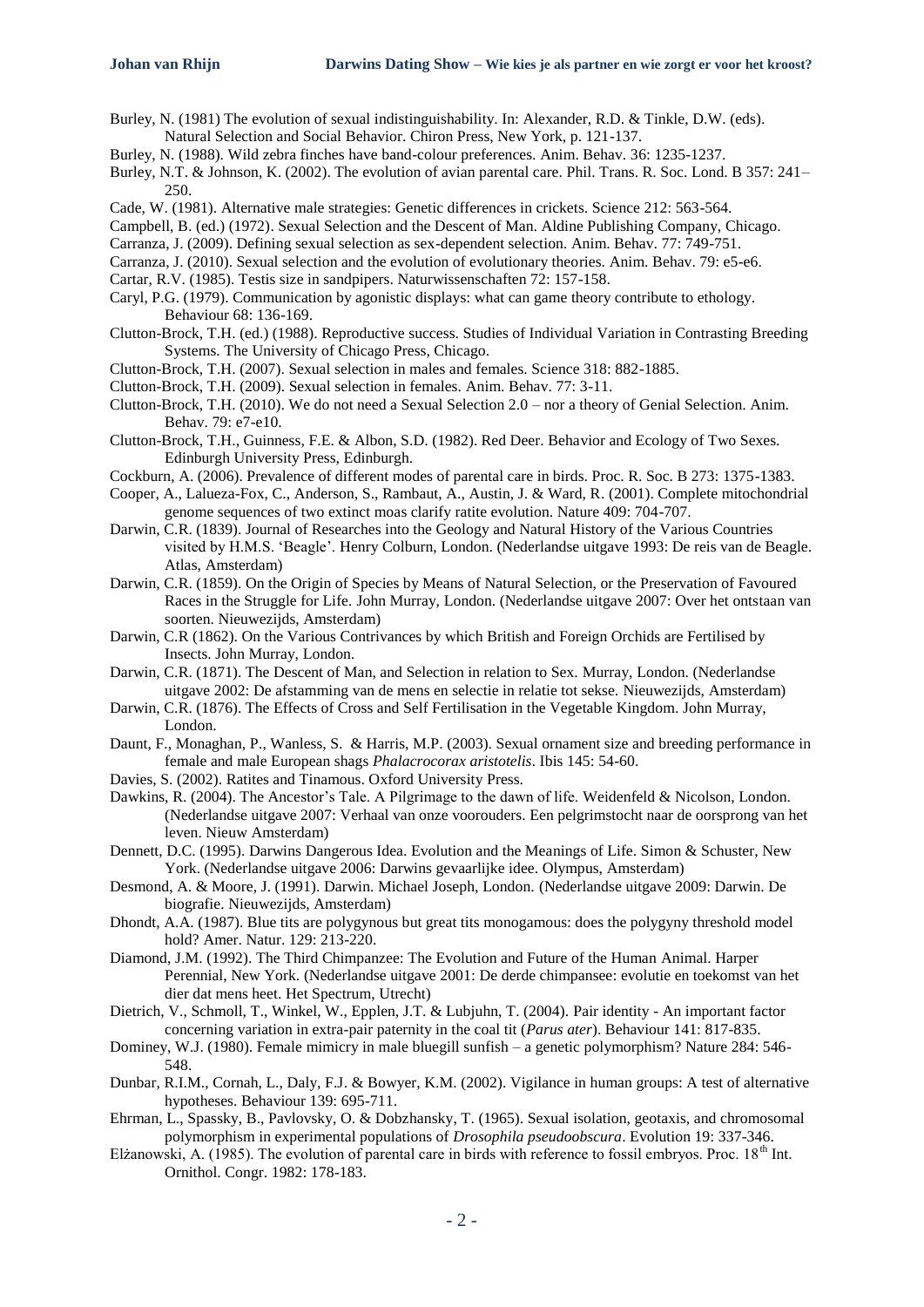Elżanowski, A. (1995). Cretaceous birds and avian phylogeny. Cour. Forsch. Inst. Senckenb. 181: 37-53.

- Emlen, S.T. (1991) Evolution of cooperative breeding in birds and mammals. In: Krebs, J.R. & Davies, N.B. (eds) Behavioural Ecology: An Evolutionary Approach. Blackwell, Oxford, p. 301–337.
- Emlen, S.T. & Oring, L.W. (1977). Ecology, sexual selection, and the evolution of mating systems. Science 197: 215-223.
- Endler, J.A. & Basolo, A.L. (1998). Sensory ecology, receiver biases and sexual selection. Trends Ecol. Evol. 13: 415-420.
- Enquist, M. & Arak, A. (1993). Selection of exaggerated male traits by female aesthetic senses. Nature 361: 446- 448.
- Eo, S.H., Bininda-Edmonds, O.R.P. & Carroll, J.P. (2009). A phylogenetic supertree of the fowls (Galloanserae, Aves). Zoologica Scripta 38: 465-481.
- Erckmann, W.J. (1983). The evolution of polyandry in shorebirds: an evaluation of hypotheses. In: Wasser, S.K. (ed.) Social Behavior of Female Vertebrates. Academic Press, New York, p. 113-168.
- Fain, M.G. & Houde, P. (2007). Multilocus perspectives on the monophyly and phylogeny of the order Charadriiformes (Aves). BMC Evol. Biol. 7: 35.
- Fernandez-Duque, E., Valeggia, C.R. & Mendoza, S.P. (2009). The biology of paternal care in human and nonhuman primates. Annu. Rev. Anthropol. 38: 115-130.
- Fisher, R.A. (1930). The Genetical Theory of Natural Selection. Oxford University Press, Oxford.
- Francis, C.M., Anthony, E.L.P., Brunton, J.A. & Kunz, C.H. (1994). Lactation in male fruit bats. Nature 367: 691-692.
- Ghiselin, M.T. (1974). The Economy of Nature and the Evolution of Sex. University of California Press, Berkely.
- Gibson, R.M. & Guinness, F.E. (1980a). Differential reproductive success in red deer stags. J. Anim. Ecol. 49: 199-2008.
- Gibson, R.M. & Guinness, F.E. (1980b). Behavioural factors affecting male reproductive success in red deer (*Cervus elaphus* L.). Anim. Behav. 28: 1163-1174.
- Gladstone, D.E. (1979). Promiscuity in monogamous colonial birds. Am. Natur. 114: 545-557.
- Grammer, K., Kruck, K., Juette, A. & Fink, B. (2000). Non-verbal behavior as courtship signals: the role of control and choice in selecting partners. Evol. Human Behav. 21: 371-390.
- Griffith, S.C., Owens, I.P.F. & Thuman, K.A. (2002). Extra pair paternity in birds: a review of interspecific variation and adaptive function. Molec. Ecol. 11: 2195-2212.
- Griggio, M., Valera, F., Casas, A. & Pilastro, A. (2005). Males prefer ornamented females: a field experiment of male choice in the rock sparrow. Anim. Behav. 69: 1243–1250.
- Groothuis, T.G.G., Müller, W., von Engelhardt, N., Carere, C. & Eising, C. (2005). Maternal hormones as a tool to adjust offspring phenotype in avian species. Neurosci. & Biobehav. Rev. 29: 329-352.
- Haanstra, B. (1984). Chimps onder elkaar. Film documentaire.
- von Haartman, L. (1956). Territory in the pied flycatcher *Muscicapa hypoleuca*. Ibis 98: 460-475.
- von Haartman, L. (1985). The biological significance of the nuptial plumage of the male pied flycatcher. Proc. 18<sup>th</sup> Int. Ornithol. Congr. 1982: 34-60.
- Hackett S.J. en zeventien anderen (2008). A phylogenomic study of birds reveals their evolutionary history. Science 320: 1763-1768.
- Haddrath, O. & Baker, A.J. (2001). Complete mitochondrial DNA genome sequences of extinct birds: ratite Phylogenetics and the vicariance biogeography hypothesis. Proc. R. Soc. Lond. B. 268: 939-945.
- Hamilton, W.D. & Zuk, M. (1982). Heritable true fitness and bright birds: A role for parasites? Science 218: 384-387.
- Handford, P. & Mares, A. (1985). The mating system of ratites and tinamous: an evolutionary perspective. Biol. J. Linn. Soc. 25: 77-104.
- Haring, B. (2001). Kaas en de evolutietheorie. Houtekiet, Antwerpen.
- Harshman, J. en zeventien anderen (2008). Phylogenomic evidence for multiple losses of flight in ratite birds. PNAS 105: 13462–13467.
- Hay, W.W. en tien anderen (1999). Alternative global Cretaceous paleogeography. Geological Society of America. Special Paper 332: 1-47.
- Hill, G.E. (1993). Male mate choice and the evolution of female plumage coloration in the house finch. Evolution 47: 1515–1525.
- Hill, W.L.. (1991). Correlates of male mating success in the ruff *Philomachus pugnax*, a lekking shorebird. Behav. Ecol. Sociobiol. 29: 367-372.
- Hogan-Warburg, A.J. (1966). Social behaviour of the ruff, *Philomachus pugnax* (L.). Ardea 54: 109-229.
- Höglund, J. & Alatalo, R.A. (1995). Leks. Monographs in Behavior and Ecology, Princeton University Press, Princeton.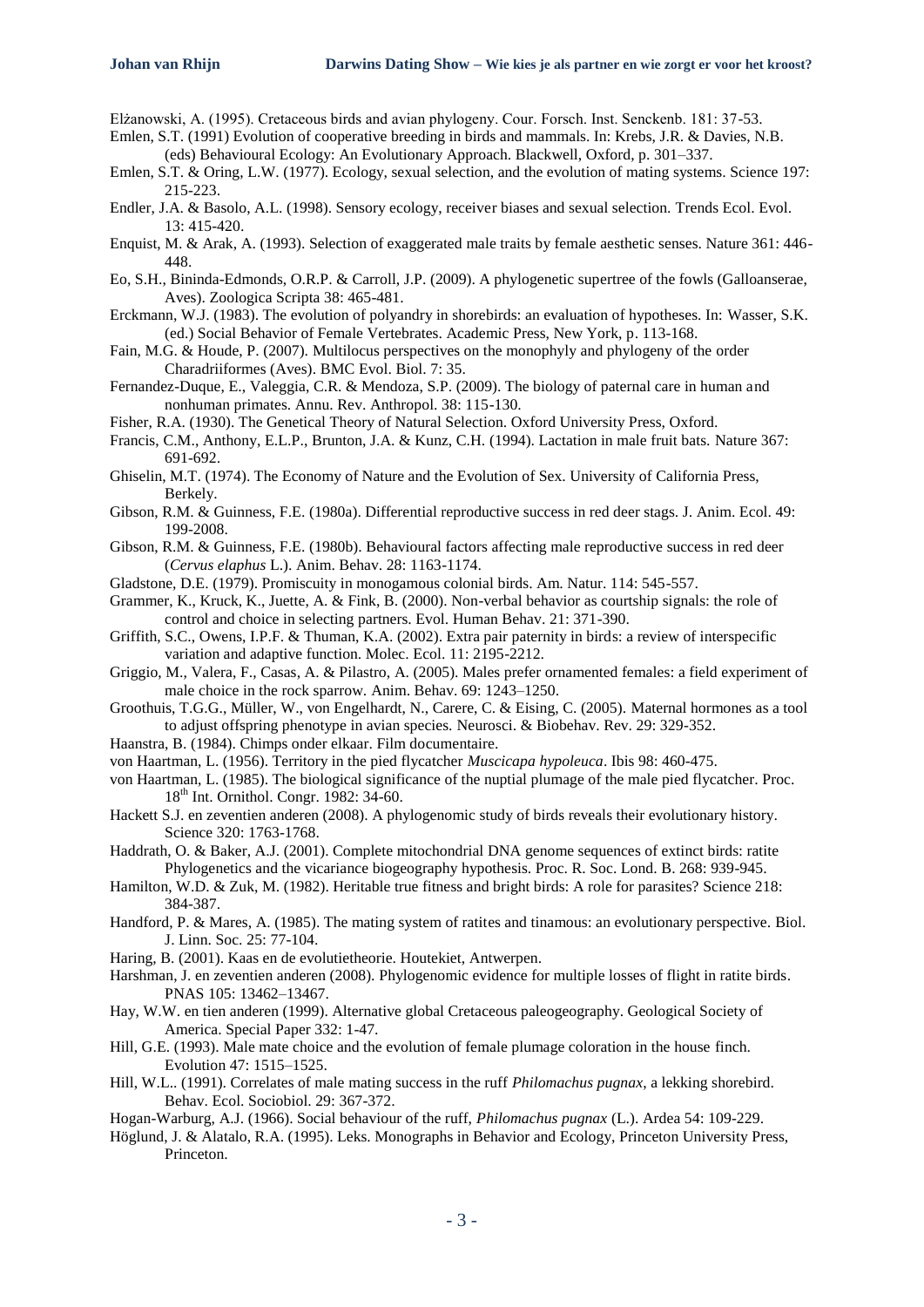- Höglund, J., Montgomerie, R. & Widemo, F. (1993). Costs and consequences of variation in the size of ruff leks. Behav. Ecol. Sociobiol. 32: 31-39.
- Hugie, D.M. & Lank, D.B. (1997). The resident's dilemma: a female choice model for the evolution of alternative mating strategies in lekking male ruffs (*Philomachus pugnax*). Behav. Ecol. 8: 218-225.
- Huynen, L., Gill, B.J., Millar, C.D. & Lambert, D.M. (2010). Ancient DNA reveals extreme egg morphology and nesting behavior in New Zealand's extinct moa. PNAS 107: 16201-16206.

Jaatinen, K., Lehikoinen, A. & Lank, D.B. (2010). Female-biased sex ratios and the proportion of cryptic male morphs of migrant juvenile ruffs (*Philomachus pugnax*) in Finland. Ornis Fennica 87:125-134.

- Jenni, D.A. (1974). The evolution of polyandry in birds. Amer. Zool. 14: 129-144.
- Johnson, D.D.P. & Briskie, J.V. (1999). Sperm competition and sperm length in shorebirds. The Condor 101: 848-854.
- Johnson, K. (1988a). Sexual selection in pinyon jays I: female choice and male–male competition. Anim. Behav. 36: 1038–1047.
- Johnson, K. (1988b). Sexual selection in pinyon jays II: male choice and female–female competition. Anim. Behav. 36: 1048–1053.
- Johnson, K.P., McKinney, F. & Sorenson, M.D. (1999). Phylogenetic constraint on male parental care in the dabbling ducks. Proc. R. Soc. Lond. B. 266: 759-763.
- Johnstone, R.A., Reynolds, J.D. & James C. Deutsch, J.C. (1996). Mutual mate choice and sex differences in choosiness. Evolution 50: 1382-1391.
- Jones, I.L. & Hunter, F.M. (1993). Mutual sexual selection in a monogamous seabird. Nature 362: 238-239.
- Jones, I.L. & Hunter, F.M. (1998). Heterospecific mating preferences for a feather ornament in least auklets. Behav. Ecol. 9: 187-192.
- de Jonge, J. & Videler, J.J. (1989). Differences between the reproductive biologies of *Tripterygion tripteronotus* and *T. delaisi* (Pisces, Perciformes, Tripterygiidae): the adaptive significance of an alternative mating strategy and a red instead of a yellow nuptial colour. Marine Biology 100: 431-437.
- Jukema, J. & Piersma, T. (2004). Kleine mannelijke kemphanen met vrouwelijk broedkleed: bestaat er een derde voortplantingsstrategie, de faar? Limosa 77: 1-10.
- Jukema, J. & Piersma, T. (2006). Permanent female mimics in a lekking shorebird. Biology Letters 2: 161-164.
- Jukema, J., Piersma, T., Hulscher, J.B. e.a. (2001a). Goudplevieren en wilsterflappers. Eeuwenoude fascinatie voor trekvogels. Fryske Akademy, Ljouwert & KNNV Uitgeverij, Utrecht.
- Jukema, J., Wymenga, E. & Piersma, T. (2001b). Opvetten en ruien in de zuidwesthoek: kemphanen *Philomachus pugnax* op voorjaarstrek in Friesland. Limosa 74: 17-26.
- Kappeler, P.M. (1999). Convergence and nonconvergence in primate social systems. In: Fleagle, J.G., Janson, C. & Reed, K.E. (eds). Primate communities. Cambridge University Press, p. 158-170.
- Karubian, J., Sillett, T.S. & Webster, M.S. (2008). The effects of delayed plumage maturation on aggression and survival in male red-backed fairy-wrens. Behav. Ecol. 19: 508-516.
- Kekäläinen, K., Huuskonen, H., Tuomaala, M. & Kortet, R. (2010). Both male and female sexual ornaments reflect offspring performance in a fish. Evolution 64: 3149–3157.
- Kempenaers, B., Verheyen, G.R., Van den Broeck, M., Burke, T., Van Broeckhoven, C. & Dhondt, A.A. (1992). Extra-pair paternity caused by female preference in the blue tit. Nature 357: 494-496.
- Kempenaers B., Verheyen, G.R. & Dhondt, A.A. (1997). Extra-pair paternity in the blue tit (*Parus caeruleus*): female choice, male characteristics and offspring quality. Behav. Ecol. 8: 481-492.
- Keynes, R. (2001). Anie's Box. Charles Darwin, His Daughter, and Human Evolution. Fourth Estate, London (Nederlandse uitgave 2004: Darwin s dochter. Charles Darwin, zijn dochter en de menselijke evolutie. Olympus, Amsterdam)
- Kirkman, F.B. (1910-1913). The British Bird Book. An account of all the birds, nests and eggs found in the British Isles. T.C. and E.C. Jack, London.
- Kirkman, F.B. (1937). Bird Behaviour: A contribution based chiefly on a study of the black-headed gull. T. Nelson and Sons and T.C. and E.C. Jack, London.
- Klug, H., Heuschele, J., Jennions, M.D. & Kokko, H. (2010). The mismeasurement of sexual selection. J . Evol. Biol . 23: 447-462.
- Knoppien, P. (1985). Rare male mating advantage: a review. Biol. Rev. 60: 81-117.
- Kokko, H., Brooks, R., Jennions, M.D. & Morley, J. (2003). The evolution of mate choice and mating biases. Proc. R. Soc. Lond. B 270: 653-664.
- Komdeur, J. (1992). Importance of habitat saturation and territory quality for evolution of cooperative breeding in the Seychelles warbler. Nature 358: 493-495.
- Komdeur, J. (1994). Experimental evidence for helping and hindering by previous offspring in the cooperativebreeding Seychelles warbler *Acrocephalus sechellensi*. Behav. Ecol. Sociobiol. 34: 175-186.
- Komdeur, J., Eikenaar, C., Brouwer, L. & Richardson, D.S. (2008). The evolution and ecology of cooperative breeding in vertebrates. In: Encyclopedia of Life Sciences. John Wiley & Sons, Ltd: Chichester.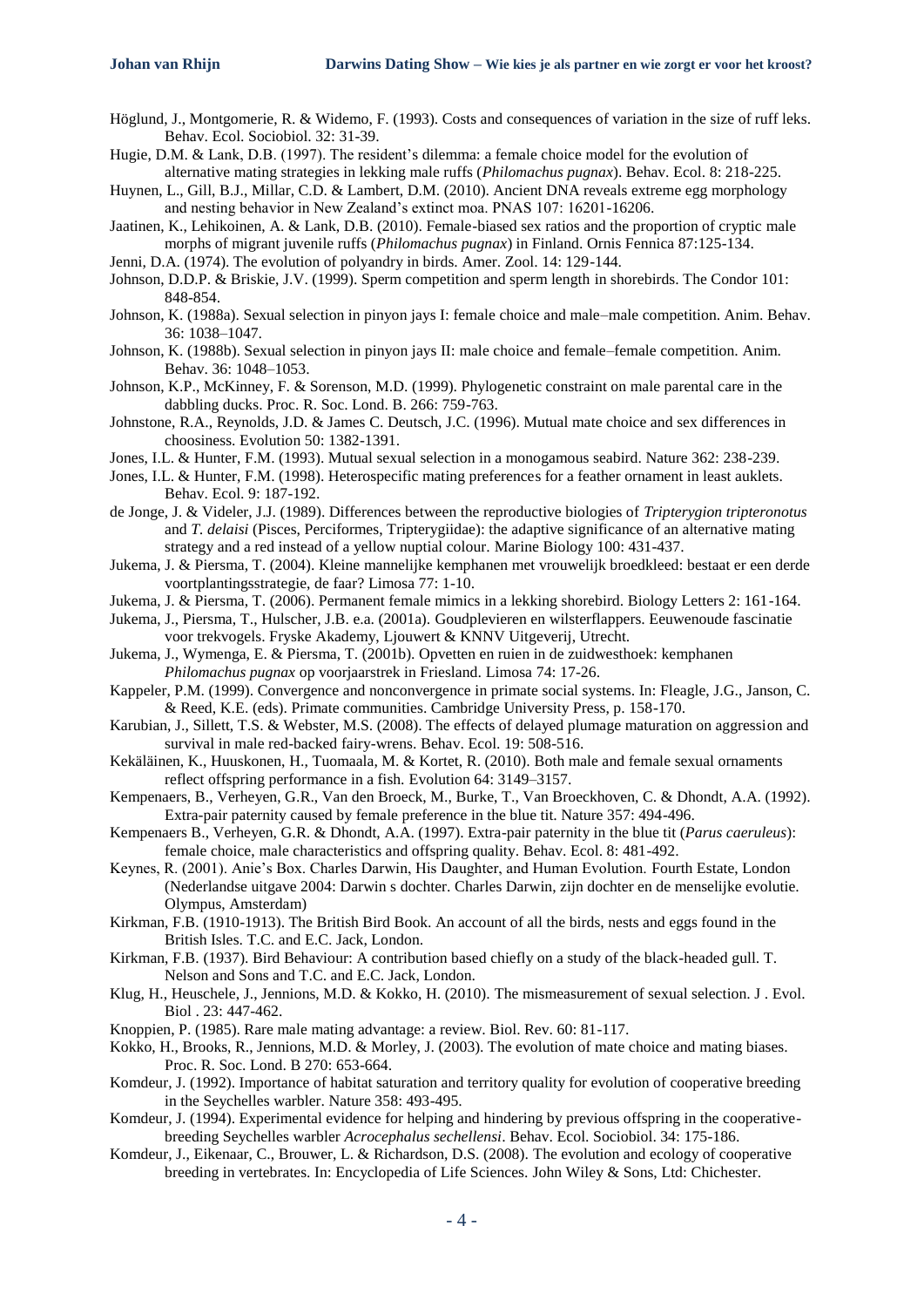- Koopman, K. (1986). Primary moult and weight changes of ruffs in The Netherlands in relation to migration. Ardea 74: 69-77.
- Kraaijeveld, K., Gregurke, J. Hall, C., Komdeur, J. & Mulder, R.A. (2004). Mutual ornamentation, sexual selection, and social dominance in the black swan. Behav. Ecol. 15: 380-389.
- Kraaijeveld, K., Kraaijeveld-Smit, F.J.L. & Komdeur, J. (2007). The evolution of mutual ornamentation. Anim. Behav. 74: 657-677.
- Kruijt, J.P. & Hogan, J.A. (1967). Social behaviour on the lek in black grouse, *Lyrurus t. tetrix* (L.). Ardea 55: 203-140.
- Lack, D. (1968). Ecological adaptations for breeding in birds. Methuen, London.
- Langmore, N.E. & A. T. D. Bennett, A.T.D. (1999). Strategic concealment of sexual identity in an estrildid finch. Proc. R. Soc. Lond. B 266: 543-550.
- Lank, D.B., Coupe, M. & Wynne-Edwards, K.E. (1999). Testosteron induced male traits in female ruffs (*Philomachus pugnax*): autosomal inheritance and gender differentiation. Proc. R. Soc. Lond. B 266 : 2323-2330.
- Lank, D.B. & Smith, C.M. (1987). Conditional lekking in ruff (*Philomachus pugnax*). Behav. Ecol. Sociobiol. 20: 137-145.
- Lank, D.B., Smith, C.M, Hanotte, O., Burke, T. & Cooke, F. (1995). Genetic polymorphism for alternative mating behaviour in lekking male ruff *Philomachus pugnax*. Nature 378: 59-62.
- LeBas, N.R., Hockham, L.R. & Ritchie, M.G. (2003). Nonlinear and correlational sexual selection on 'honest' female ornamentation. Proc. R. Soc. Lond. B 270: 2159-2165.
- Lie, H.C., Rhodes, G. & Simmons, L.W. (2008). Genetic diversity revealed in human faces. Evolution 62: 2473- 2486.
- Ligon, J.D. (1999). The Evolution of Avian Breeding Systems. Oxford University Press.
- Lundberg, A. & Alatalo, R.V. (1992). The Pied Flycatcher. T. & A.D. Poyser Ltd, London.
- Lyell, C. (1830-33). Priciples of Geology. John Murray, London.
- MacFadden, B.J. (2005) Fossil horses. Evidence for evolution. Science 307: 1728-1730.
- Manley, G.H. (1960). The agonistic behaviour of the black-headed gull. Proefschrift Universiteit van Oxford.
- Martin, R.D., Dickson, A.F. & Wicking, E.J. (eds) (1992). Paternity in Primates. Karger, Basel.
- Maynard Smith, J. (1982). Evolution and the Theory of Games. Cambridge University Press, Cambridge.
- Mayr, G. (2011). The phylogeny of charadriiform birds (shorebirds and allies) reassessing the conflict between morphology and molecules. Zool. J. Linn. Soc. 161: 916–934.
- Miller, G. (2000). The Mating Mind. How Sexual Choice Shaped the Evolution of Human Nature. Anchor Books, New York.
- Moynihan, M. (1955). Some aspects of reproductive behavior in the black-headed gull (*Larus r. ridibundus* L.). Behaviour Suppl. 4: 1-201.
- Møller, A.P. (1990). Fluctuating asymmetry in male sexual ornaments reliably reveal male quality. Anim. Behav. 40: 1185-1187.
- Møller, A.P. & Alatalo, R.V. (1999). Good genes effects in sexual selection. Proc. R. Soc. London, B 266: 85- 91.
- Myers, J.P. (1981). Cross-seasonal interactions in the evolution of sandpiper social systems. Behav. Ecol. Sociobiol. 8: 195-202.
- Nelissen, M. (2000). De Bril van Darwin. Op zoek naar de wortels van ons gedrag. Lannoo, Tielt.
- Nelissen, M. (2008). De Breinmachine. De biologische wortels van emoties en gevoelens. Lannoo, Tielt.
- O'Donald, P. (1980). Genetic Models of Sexual Selection. Cambridge University Press, Cambridge.
- Oliveira, R.F., Taborsky, M. & Brockmann, H.J. (2008). Alternative Reproductive Tactics. An Integrative Approach. Cambridge University Press, Cambridge.
- van Oordt, G.J. & Junge, G.C.A. (1936). Die hormonal Wirkung de Gonaden auf Sommer- und Prachtkleid III. Der Einfluss der Kastration auf männliche Kampfläufer (*Philomachus pugnax*). Wilhelm Roux' Arch. Entwicklungsmech. Org. 134: 112-121.
- van Oortmerssen, G.A. & Bakker, T.C.M. (1981). Artificial selection for short and long attack latencies in wild *Mus musculus domesticus*. Behav. Genet. 11: 115-126.
- van Oortmerssen, G.A., Benus, I. & Dijk, D.J. (1985). Studies in wild house mice: genotype-environment interactions for attack latency. Neth. J. Zool. 35: 155-169.
- Pemberton, J.M., Albon, S.D., Guinness, F.E., Clutton-Brock, T.H. & Dover, G.A. (1992) Behavioral estimates of male mating success tested by DNA fingerprinting in a polygynous mammal. Behav. Ecol. 3: 66-75.
- Penn, D.J. & Potts, W.K. (1999). The evolution of mating preferences and Major Histocompatibility Complex genes. Amer. Natur. 153: 145-164.
- Petrie, M. (1994). Improved growth and survival of offspring of peacocks with more elaborate trains. Nature 371: 598-599.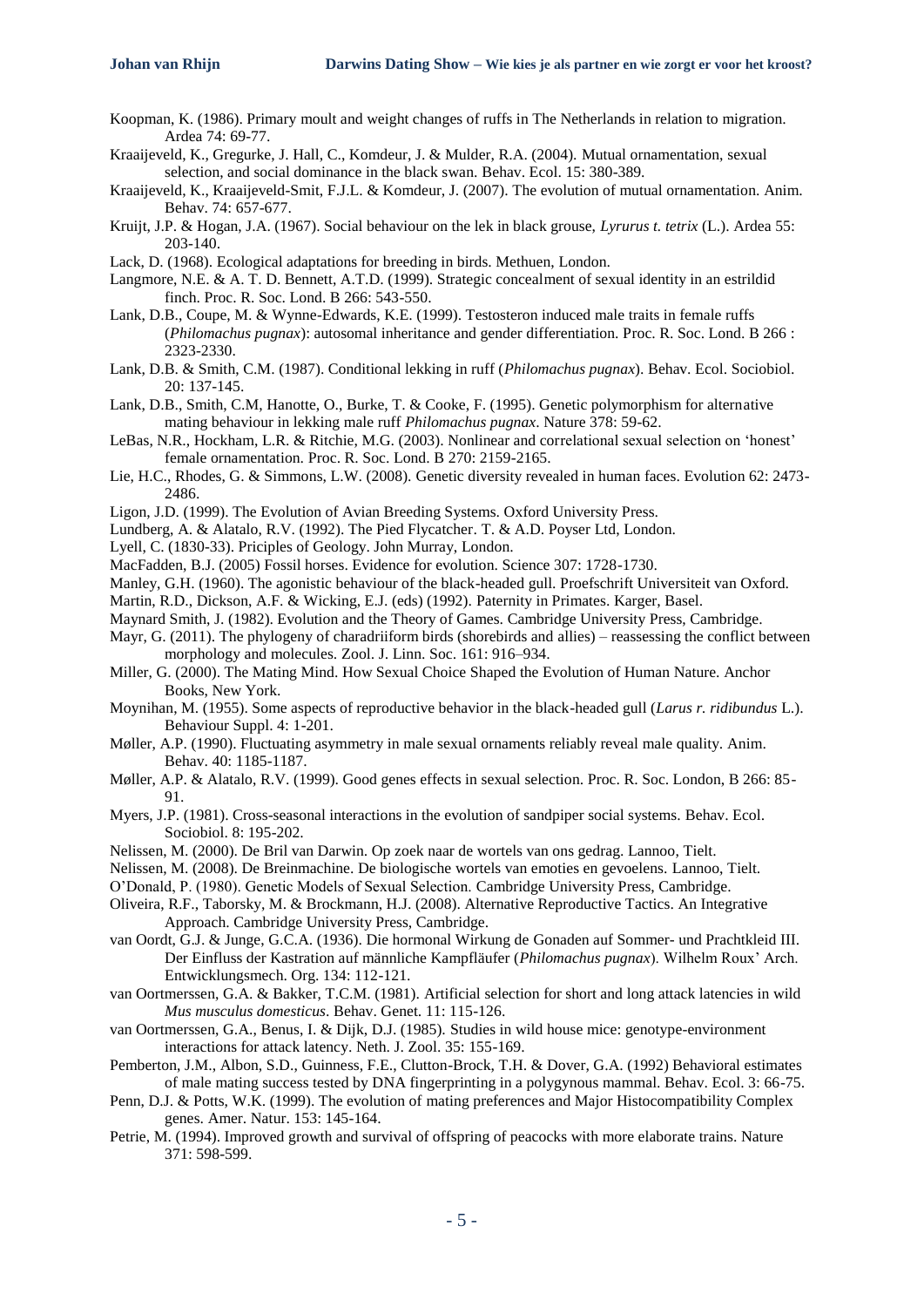- Phillips, M.J., Gibb, G.C., Crimp, E.A. & Penny, D. (2010). Tinamous and moa flock together: Mitochondrial genome sequence analysis reveals independent losses of flight among ratites. Syst. Biol. 59: 90-107.
- Pieters, A.L., van Sijpveld, C.W. & van Orden, C. (1967). Kemphaanwetenswaardigheden. De Levende Natuur 70: 55-60.
- Pinxten, R., Eens, M. & Verheyen, R.F. (1989). Polygyny in the European starling. Behaviour 111: 234-256.
- Pinxten, R., Eens, M. & Verheyen, R.F. (1991). Conspecific nest parasitism in the European starling. Ardea 79: 15-30.
- Pinxten, R., Hanotte, O., Eens, M., Verheyen, R.F., Dhondt, A.A. & Burke, T. (1993). Extra-pair paternity and intraspecific brood parasitism in the European starling *Sturnus vulgaris*: evidence from DNA fingerprinting. Anim. Behav. 45: 798-809.
- Prum, R.O. (2008). Who's your daddy? Science 322: 1799-1800.
- Puts, P.A. (2010). Beauty and the beast: mechanisms of sexual selection in humans. Evol. Human Behav. 31: 157-175.
- Quammen, D. (2007). The Kiwi's Egg. Charles Darwin & Natural Selection. Weidenfeld & Nicolson, London.

Rakhimberdiev, E. en zeven anderen (2011). A global population redistribution in a migrant shorebird detected with continent-wide qualitative breeding survey data. Diversity Distrib. 17: 144-151.

Reeuwijk, A. (2011). Darwin, Wallace en de anderen. Evolutie volgens Redmond O'Hanlon. Atlas, Amsterdam. Renninger, L.A., Wade, T.J. & Grammer, K. (2004). Getting that female glance: Patterns and consequences of

male nonverbal behavior in courtship contexts. Evol. Human Behav. 25: 416–431.

- Reynolds, J.D., Goodwin, N.B. & Freckleton, R.P. (2002). Evolutionary transitions in parental care and live bearing in vertebrates. Phil. Trans. R. Soc. Lond. B 357: 269-281.
- van Rhijn, J.G. (1973). Behavioural dimorphism in male ruffs *Philomachus pugnax* (L). Behaviour 47: 153-229.

van Rhijn, J.G. (1980). Communication by agonistic displays: a discussion. Behaviour 74: 284-293.

- van Rhijn, J.G. (1981). Units of behaviour in the black-headed gull, *Larus ridibundus* L. Anim. Behav. 29: 586- 597.
- van Rhijn, J.G. (1983). On the maintenance and origin of alternative strategies in the ruff *Philomachus pugnax*. Ibis 125: 482-498.
- van Rhijn, J.G. (1984). Phylogenetical constraints and the evolution of parental care strategies in birds. Neth. J. Zool. 34: 103-122.
- van Rhijn, J.G. (1985a). A scenario for the evolution of social organization in ruffs *Philomachus pugnax* and other charadriiform species. Ardea 73: 25-37.
- van Rhijn, J.G. (1985b). Black-headed gull or black-headed girl? On the advantage of concealing sex by gulls and other colonial birds. Neth. J. Zool. 35: 87-102.
- van Rhijn, J.G. (1990). Unidirectionality in the phylogeny of social organization, with special reference to birds. Behaviour 115: 153-174.
- van Rhijn, J.G. (1991a). The Ruff. Individuality in a gregarious wading bird. T. & A.D. Poyser Ltd, London.
- van Rhijn, J.G. (1991b). Mate guarding as a key factor in the evolution of parental care in birds. Anim. Behav. 41: 963-970.
- van Rhijn, J.G. (2010). Hoe Rekbaar is onze Planeet? Feiten en fictie over de draagkracht van de natuur. Veen Magazines, Diemen.
- van Rhijn, J.G. & Groothuis, A.G.G. (1985). Biparental care and the basis for alternative bond-types among gulls, with special reference to black-headed gulls. Ardea 73: 159-174.
- van Rhijn, J.G. & Groothuis, A.G.G. (1986). On the mechanism of mate selection in black-headed gulls. Behaviour 100: 134-169.
- van Rhijn, J.G. & Vodegel, R. (1980). Being honest about one's intentions: an Evolutionary Stable Strategy for animal conflicts. J. theor. Biol. 85: 623-641.
- Richardson, D.S., Burke, T. & Komdeur, J. (2002). Direct benefits and the evolution of female-biased cooperative breeding in Seychelles warblers. Evolution 56: 2313-2321.
- Richardson, D.S., Jury, F.L., Blaakmeer, K., Komdeur, J. & Burke, T. (2001). Parentage assignment and extragroup paternity in a cooperative breeder: the Seychelles warbler (*Acrocephalus sechellensis*). Molec. Ecol. 10: 2263-2273.
- Rivers, J.W. & Briskie, J.V. (2003). Lack of sperm production and sperm storage by arctic-nesting shorebirds during spring migration. Ibis 145: 61–66.
- Röell, D.R. (1996). De Wereld van Instinct. Niko Tinbergen en het ontstaan van de ethologie in Nederland (1920-1950). Erasmus Publishing, Rotterdam.
- van Rooij, E.P. & Griffith, S.C. (2010). Are monomorphic species really sexually indistinguishable: No evidence in wild long-tailed finches (*Poephila acuticauda*). Ethology 116: 929-940.

Roughgarden, J. & Oishi, M. (2010). Do we need a Sexual Selection 2.0? Anim. Behav. 79: e1-e4.

Roughgarden, J., Oishi, M. & Akçay, E. (2006). Reproductive social behavior: cooperative games to replace sexual selection. Science 311: 965- 969.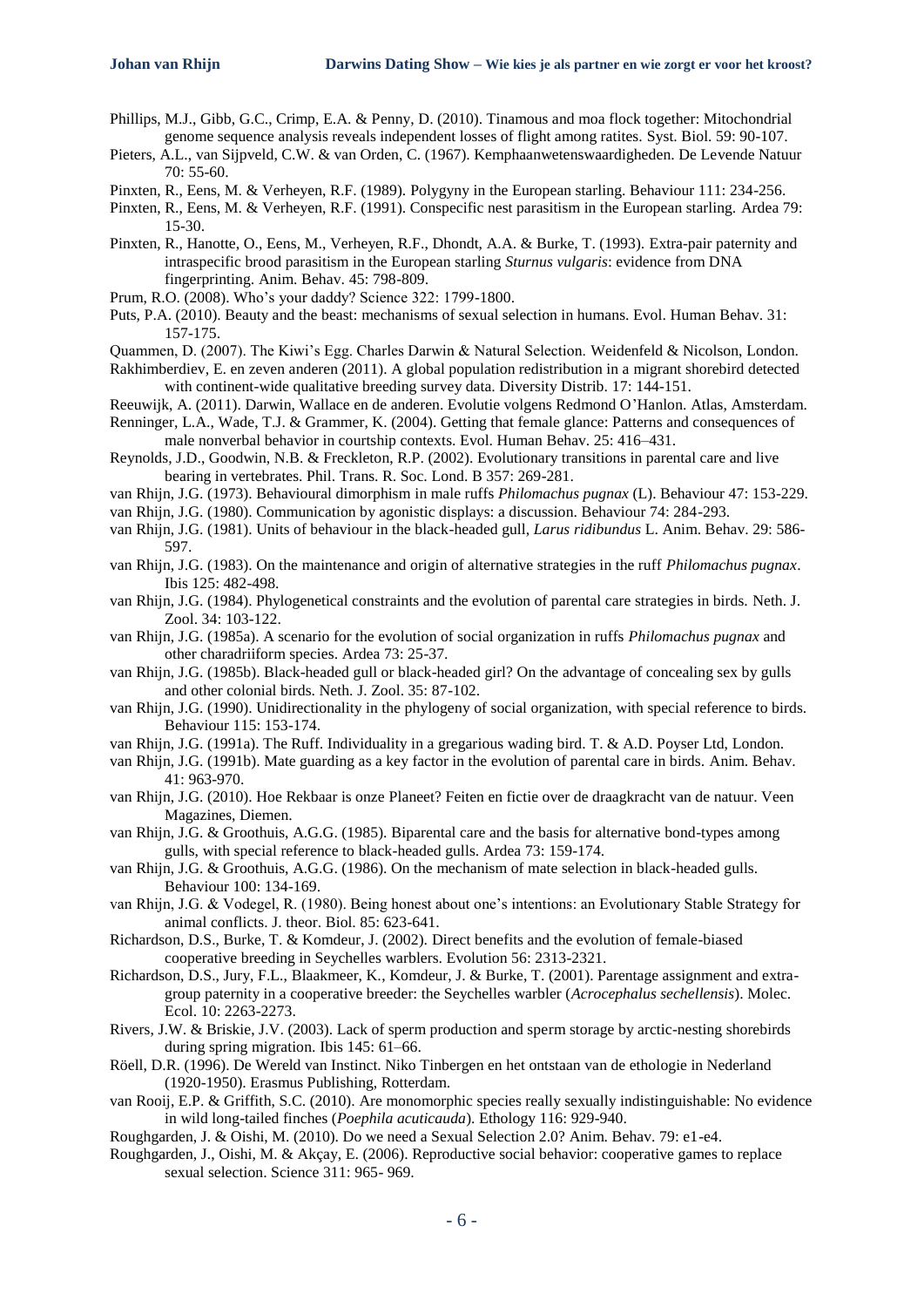- Ryan, M.J. (1998). Sexual selection, receiver biases, and the evolution of sex differences. Science 281: 1999- 2003.
- van Schaik, C.P. & Janson, C.H. (eds) (2000). Infanticide by Males and Its Implications. Cambridge University Press, Cambridge.

van Schaik, C.P. & Kappeler, P.M. (2003). The evolution of social monogamy in primates. In: Reichard, U.H. & Boesch, C. (eds). Monogamy. Mating Strategies and Partnerships in Birds, Humans and Other Mammals. Cambridge University Press, p. 59-80.

Scheufler, H. & Stiefel, A. (1985). Der Kampfläufer, *Philomachus pugnax*. Die Neue Brehm-Bücherei. A. Ziemsen Verlag, Wittenberg, Lutherstadt.

- Schlegel, H. (1861). De dieren van Nederland. Gewervelde dieren. Vogels. Kruseman, Haarlem.
- Selous, E. (1906-07). Observations tending to throw light on the question of sexual selection in birds, including a day-to-day diary on the breeding habits of the ruff (*Machetes pugnax*). Zoologist 10: 201-219, 285-294, 419-428; 11: 60-65, 161-182, 367-381.
- Shepard, J.M. (1975). Factors influencing female choice in the lek mating system of the ruff. Living Bird 14: 87- 111.
- Shuker, D.M. (2010). Sexual selection: endless forms or tangled bank? Anim. Behav. 79: e11-e17.
- Shuster, S.M. (2009). Sexual selection and mating systems. PNAS 106: 10009-10016.
- Shuster, S.M. & Wade, M.J. (2003). Mating Systems and Strategies. Princeton University Press, Princeton.
- Simmons, L.W., Firman, R.E.C., Rhodes, G. & Peters, M. (2004). Human sperm competition: testis size, sperm production and rates of extrapair copulations. Anim. Behav. 68: 297-302.
- Soikkeli, M. (2000). In memoriam: Lars von Haartman, 1919-1998. The Auk 117: 1029-1030.
- Székely, T., Reynolds, J.D. & Figuerola, J. (2000). Sexual size dimorphism in shorebirds, gulls, and alcids: The influence of sexual and natural selection. Evolution 54: 1404–1413.
- Székely, T. & Reynolds, J.D. (1995). Evolutionary transitions in parental care in shorebirds. Proc. Roy. Soc. Lond. B. 262: 57–64.
- Taborsky, M. (1994). Sneakers, satellites, and helpers: parasitic and cooperative behavior in fish reproduction. Adv. Stud. Behav. 23: 1-100.
- Thijsse, J.P. (1904). Het Vogeljaar. Versluys, Amsterdam.
- Thijsse, J.P. (1906). Het Intieme Leven der Vogels. Loosjes, Haarlem.
- Thomas, G.H. & Székely, T. (2005). Evolutionary pathways in shorebird breeding systems: Sexual conflict, parental care, and chick development. Evolution 59, 2222-2230.
- Thomas, G.H., Székely, T. & Reynolds, J.D. (2007). Sexual Conflict and the Evolution of Breeding Systems in Shorebirds. Adv. Study Behav. 37: 279-342.
- Thomas, G.H., Wills, M.A. & Székely, T. (2004). A supertree approach to shorebird phylogeny. BMC Evol. Biol. 4: 28.
- Thuman, K. (2003). Female reproductive strategies in the ruff (*Philomachus pugnax*). Dissertation, Uppsala University.
- Tinbergen, N. (1959). Comparative studies of the behaviour of gulls (Laridae): a progress report. Behaviour 15: 1-70.
- Trivers, R.A. (1972). Parental investment and sexual selection. In: Campbell, B. (ed.). Sexual Selection and the Descent of Man. Aldine Publishing Company, Chicago, p. 136-179.
- Tullberg, B.S., Ah-King, M. & Temrin, H. (2002). Phylogenetic reconstruction of parental-care systems in the ancestors of birds. Phil. Trans. R. Soc. Lond. B 357: 251-257.
- Turner, E.L. (1920). Some notes on the ruff. Br. Birds 14: 146-153.
- Vaartjes, G. (2010). Rebel en Dame. Biografie van Top Naeff. Querido, Amsterdam.
- Varicchio, D.J., Moore, J.R., Erickson, G.M., Norell, M.A., Jackson, F.D. & Borkowski, J.J. (2008). Avian paternal care had dinosaur origin. Science 322: 1826-1828.
- Vehrencamp, S.L. (2000). Evolutionary routes to joint nesting in birds. Behav. Ecol. 11: 334-344.
- Verkuil, Y.I. en negen anderen (2012). Losing a staging area: Eastward redistribution of Afro-Eurasian ruffs is associated with deteriorating fuelling conditions along the western flyway. Biol. Conserv. 149: 51-59.
- de Vos, G.J. (1983). Social behaviour of black grouse. An observational and experimental field study. Ardea 71: 1-103.
- de Waal, F.B.M. (1982). Chimpansee-politiek. Macht en seks bij mensapen. Becht, Amsterdam.
- Wallace, A.R. (1896). The Malay Archipelago. Macmillan and Company, London. (Nederlandse uitgave 1996: Het Maleise eilandenrijk. Olympus, Amsterdam)
- Webster, M.S., Varian, C.W. & Karubian, J. (2008). Plumage color and reproduction in the redbacked fairywren: Why be a dull breeder? Behav. Ecol. 19: 517–524.
- Wedekind, C. & Füri, S. (1997). Body odour preferences in men and women: do they aim for specific MHC combinations or simply heterozygosity? Proc. R. Soc. Lond. B 264: 1471-1479.